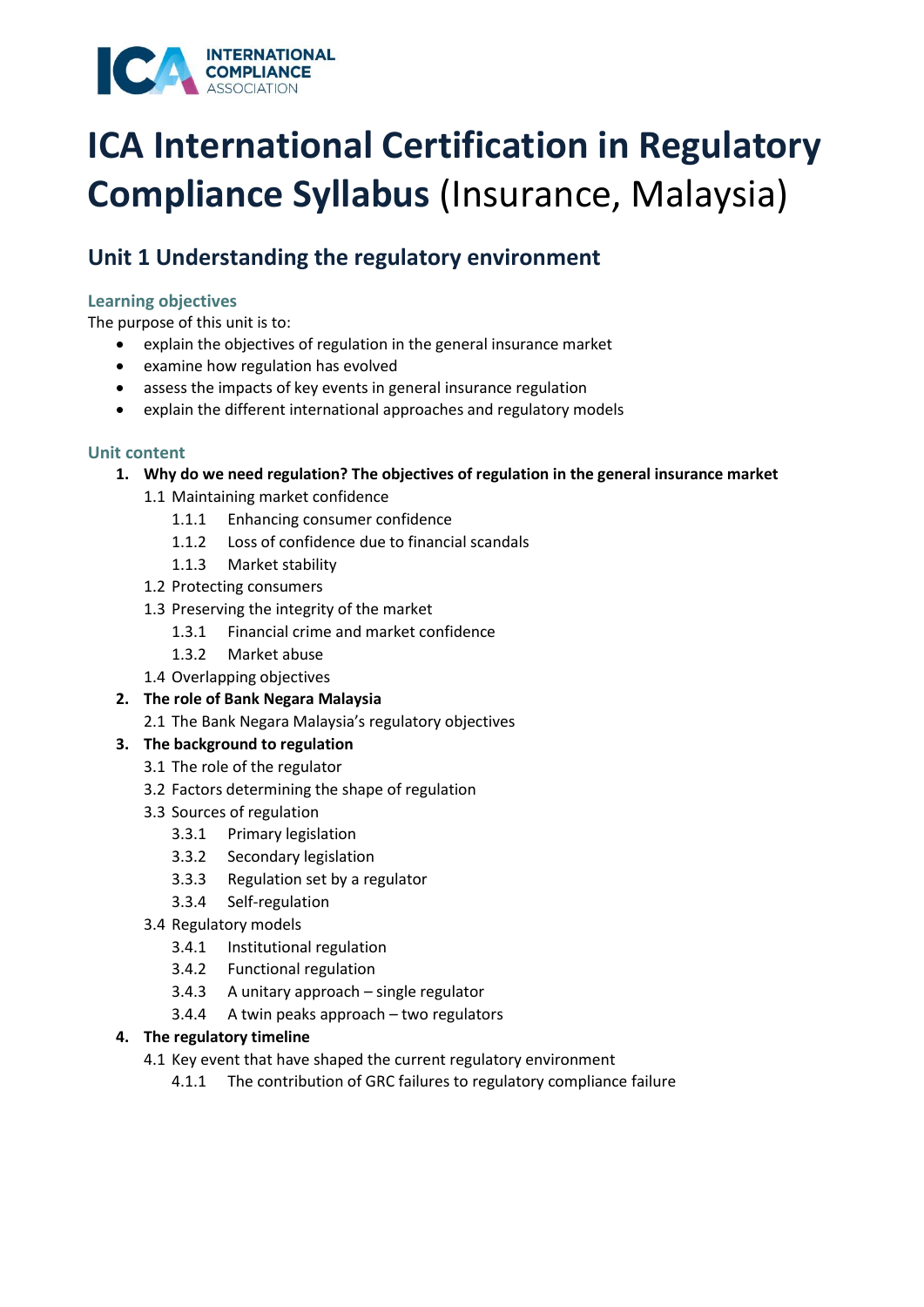

## **Learning outcomes**

By the end of this unit you should:

- understand that the objectives of regulation are protecting consumers and preserving market integrity to maintain confidence
- appreciate the variety of events that can threaten one or more of these objectives
- be able to explain how past problems and scandals have led to the present regulatory system, and to discuss specific examples
- appreciate the role of the regulators and the events that have shaped their role
- know the difference between primary legislation, secondary legislation, regulatory rules, guidance and self-regulation
- be aware of the four main current models of regulation: institutional, functional, unitary and the twin peaks approach
- understand how the credit crunch arose and developed
- appreciate some of the steps governments and regulators have taken in aid of consumer protection.

## **Unit 2 International Regulation**

### **Learning objectives**

The purpose of this unit is to:

- review the various national and international regulatory bodies and their powers and influence
- examine a range of national regulatory models, highlighting the differences and similarities
- give an overview of recent key legislation and the impact this has on international regulation
- assess the impact of global regulatory bodies on individual jurisdictions.

#### **Unit content**

#### **1. The roles of the regulator**

- 1.1 Authorisation
- 1.2 Standard setting
- 1.3 Supervision
	- 1.3.1 Risk assessment
	- 1.3.2 Monitoring
- 1.4 Enforcement
- **2 Regulatory powers**
- **3 Different regulatory models around the world** 
	- 3.1 The US
	- 3.2 The European Union (EU)
	- 3.3 The UK
	- 3.4 Republic of Ireland
	- 3.5 Hong Kong
	- 3.6 Singapore
	- 3.7 Dubai
	- 3.8 Islamic financial centres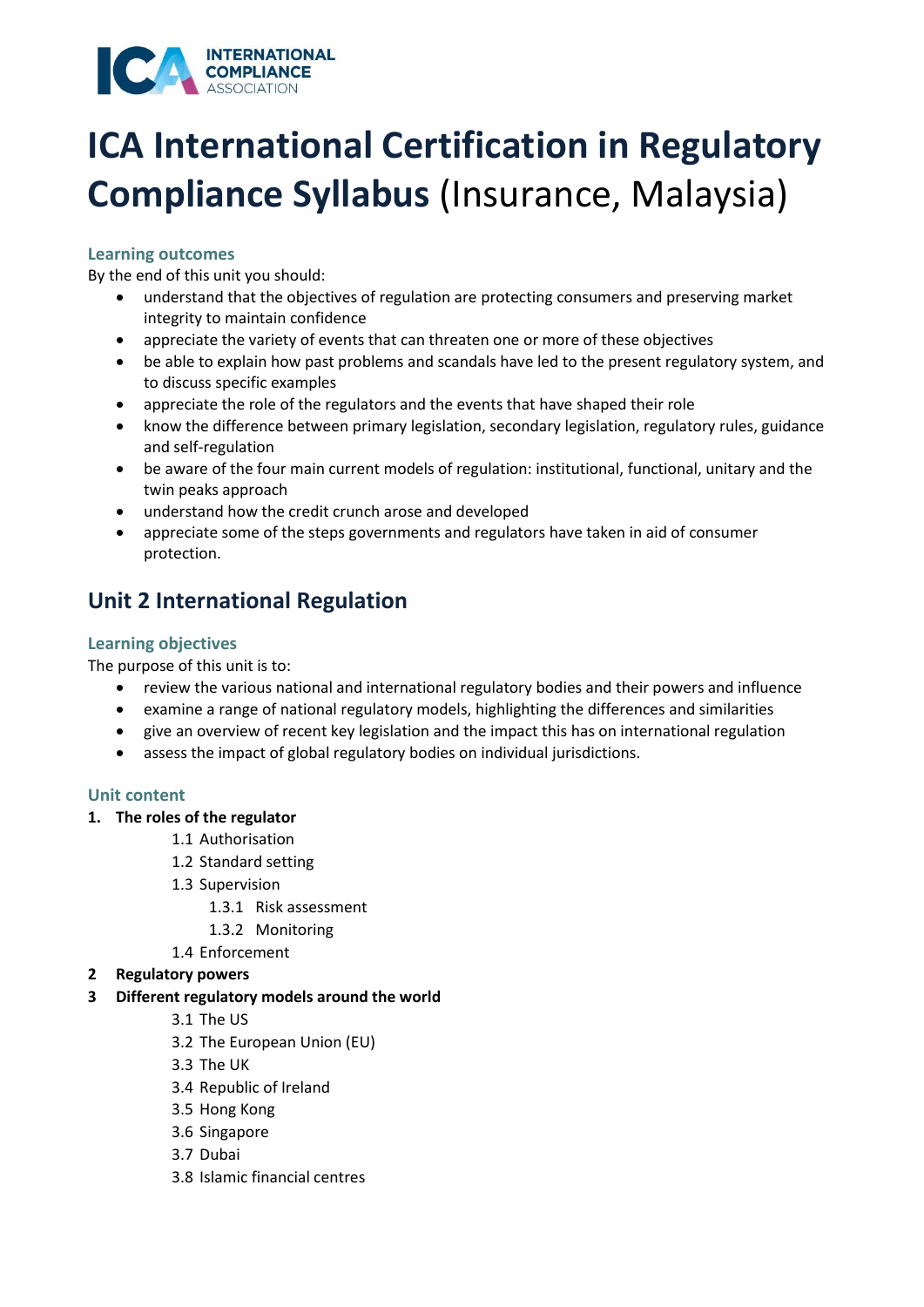

- 3.9 China
- 3.10 Australia
- 3.11 New Zealand
- 3.12 India
- 3.13 Offshore financial centres (OFCs)

### **4 A look at recent international legislation**

- 4.1 Areas of common interest
- **5 The influence of international bodies**

### **Learning outcomes**

By the end of this unit the learner should:

- appreciate the range of powers generally held by national regulators, including the power to authorise firms and individuals, to set standards and rules, and to supervise the conduct of insurance firms
- understand the vital importance of risk assessment for the general insurance industry and its regulators
- be able to explain how regulators monitor businesses and enforce compliance with their rules
- be aware of the many different regulators that exist in different jurisdictions and the different models of regulation they have adopted
- appreciate how international bodies such as the Wolfsberg Group, the FATF, and the single markets initiatives in the EU have shaped regulation at an international level
- be aware of the range of these international bodies, which also include the Basel Committee for Banking Supervision, the Bank of International Settlements (BIS), the IMF and IOSCO.

## **Unit 3 Compliance in Practice**

## **Learning objectives**

The purpose of this unit is to:

- think about the responsibilities for compliance
- look at what we have to take into account when establishing appropriate compliance structures
- highlight the different compliance approaches and frameworks
- explore the role of the Compliance Officer and key compliance activities
- examine the key processes and procedures that fall within the compliance remit

## **Unit content**

## **1. The compliance function**

- 1.1 Who is accountable and who is responsible for compliance?
- 1.2 Approaches to compliance
	- 1.2.1 Risk based and cyclical compliance
	- 1.2.2 Principles based and rules based compliance the key differences
- 1.3 International standards and guidelines
- 1.4 What does an effective compliance function look like?
- **2. The role of the compliance function**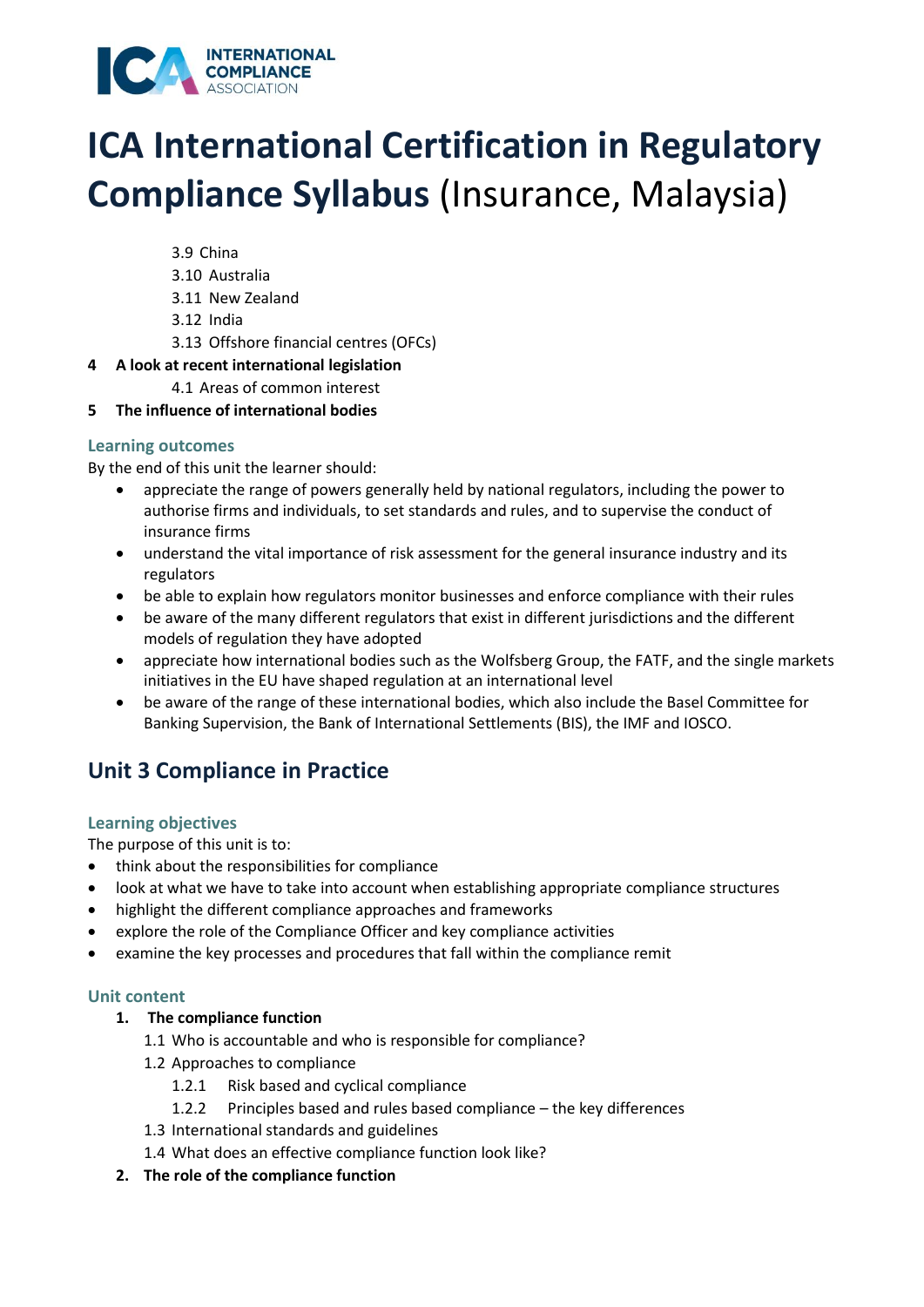

- 2.1 Compliance: the consultant
- 2.2 Compliance: the monitor
- 2.3 Compliance: the enabler
- 2.4 Compliance: the communicator
- 2.5 Compliance: the educator
- 2.6 Compliance: the facilitator
- 2.7 Setting and communicating policy guidance
- 2.8 Risk assessment
- 2.9 Internal and external liaison
- 2.10 Compliance plan

## **3. What is the role of the Compliance Officer?**

- 3.1 Responsibilities
- 3.2 The skills and qualities needed in the role
- 3.3 Core processes and procedures
- **4. Key roles in the compliance function** 
	- 4.1 Operational compliance team
	- 4.2 Monitoring team
	- 4.3 Anti-money laundering team
	- 4.4 Policy development team
	- 4.5 Business review team
	- 4.6 Training and competence (T&C) team
	- 4.7 Complaints and investigations team
	- 4.8 Project teams
- **5. Internal and external relationships** 
	- 5.1 Internal relationships
	- 5.2 External relationships
- **6. Links between compliance, culture and ethics**
	- 6.1 Internal relationships
	- 6.2 External relationships

## **Learning outcomes**

- appreciate the different approaches that may be adopted by firms seeking compliance with regulatory laws and rules (risk-based and cyclical compliance, principles-based and rules-based compliance), and ways of complying with international guidelines
- appreciate the varied responsibilities of the Compliance Officer and the skills and attributes needed to fulfil this role
- understand the key compliance activities giving appropriate advice; setting compliance policy and communicating it throughout the business; training staff in their compliance responsibilities and monitoring how they carry these out; liaising with other internal functions and with external bodies such as the regulator
- be able to explain some of the core processes at the heart of compliance
- understand how compliance relates to other functions of the business.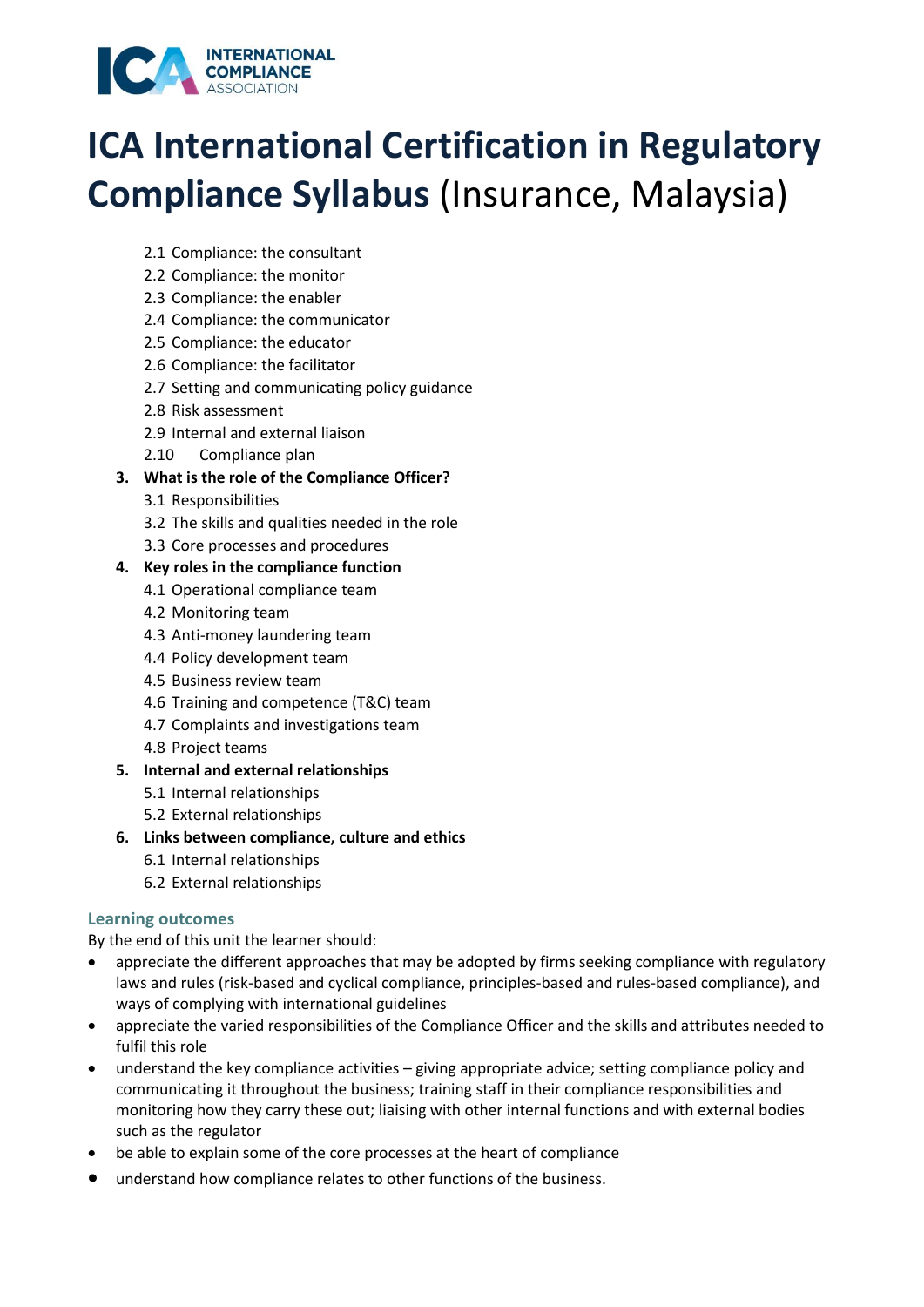

## **Unit 4 Insurance, financial and operational risk management**

## **Learning objectives**

The purpose of this unit is to:

- understand the basics of risk management and the risk management process
- explore and understand why we manage regulatory risk
- examine inherent risk in the insurance industry
- raise awareness of the benefit of good conduct
- highlight the different regulatory approaches to risk management

## **Unit content**

- **1. What is risk?** 
	- 1.1 Overview of risk management
	- 1.2 Stages in the risk management process

## **2. The role of risk management in the insurance sector**

- 2.1 Regulatory perspectives on risk management
	- 2.1.1 Risk management regulation in Malaysia
	- 2.1.2 Bank Negara Corporate Governance Code
	- 2.1.3 Stress Testing

## **3. Managing regulatory risk**

- 3.1 Understanding regulatory risk
- 3.2 Governance, risk and compliance and the reasons why we manage regulatory risk
- 3.3 Where is risk inherent in the insurance industry?

## **4. Conduct Risk**

- 4.1 Understanding your firm's definitions of conduct risk
- 4.2 The benefits of good conduct
- 4.3 Business risk and best practice controls
- **5. Manging conflicts of interest** 
	- 5.1 Definition
	- 5.2 Remuneration
- **6. Managing the risk of errors and omissions**
	- 6.1 Monitoring
	- 6.2 Reporting to the regulator

## **Learning outcomes**

- describe a risk management process which can be applied to a company
- examine how to manage compliance risks faced by a company
- appreciate the benefits of good conduct and understand definitions of conduct risk
- understand different regulatory perspectives on risk management in the insurance sector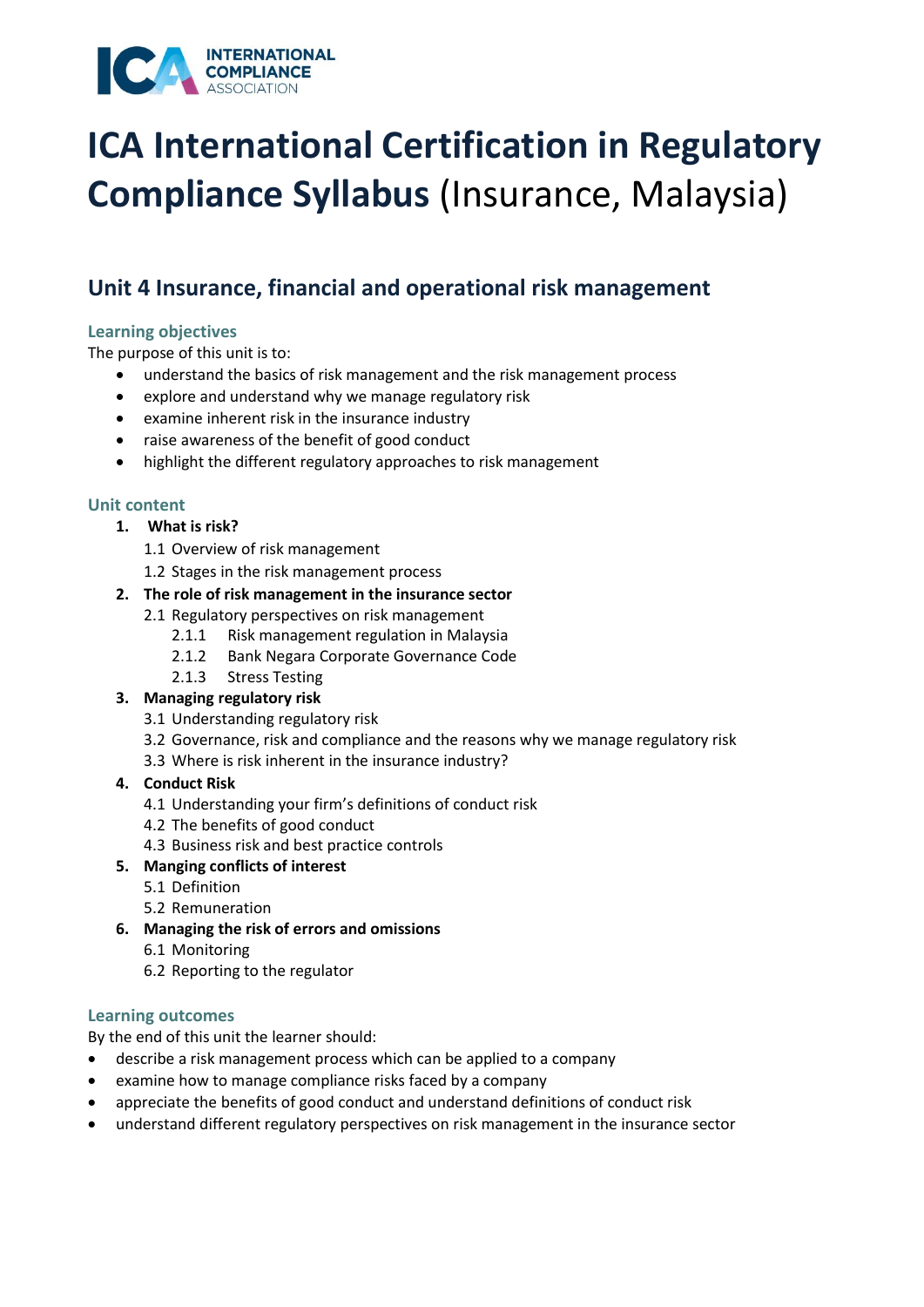

## **Unit 5 Managing the Risk of Money Laundering and Terrorist Financing**

### **Learning objectives**

The purpose of this unit is to:

- raise awareness of some of the techniques used to launder money
- examine the different money laundering offences
- examine the types of internal procedures and controls that can help protect a business against the risk of money laundering or terrorist financing.

### **Unit content**

- **1. How are the proceeds of crime laundered?** 
	- 1.1 The three-stage laundering process
- **2. The objectives of money laundering and vulnerabilities of insurance products**
- **3. Understanding money laundering offences**
- **4. The relationship between the MLRO, the MLPO and the Compliance Officer**
- **5. Designing an effective internal reporting system** 
	- 5.1 Reporting lines
	- 5.2 Features of the reporting system
- **6 Terrorist financing and sanctions monitoring**

#### **Learning outcomes**

- be aware of the three-staged model of the money laundering process and understand its limitations be able to explain how the various products and services offered by the general insurance industry are vulnerable to money launderers
- be able to give examples of money laundering offences
- be able to define 'predicate criminal conduct'
- understand how insurance firms and their employees can be guilty of money laundering offences, including failure to make a report, failure to comply with regulation, and 'tipping off'
- be able to explain procedures and controls that can help a business protect itself from the risks of money laundering, including the appointment of an MLRO, MLPO and/or Compliance Officer, and how these roles differ and interact
- be able to design an effective internal reporting system
- be able to apply a risk-based approach to the avoidance of money laundering and handling terrorists funds, including how to implement CDD controls
- understand and be able to deal with the risks posed by politically exposed persons and business introduced by third parties
- appreciate the similarities and differences between money laundering and terrorist financing, and know how the US reaction to the terrorist attack in September 2001, primarily the USA PATRIOT Act, affects all institutions doing business in US dollars anywhere in the world
- appreciate how tax evasion can convert legally earned money into illegal funds and how this is regarded under various national legal systems.